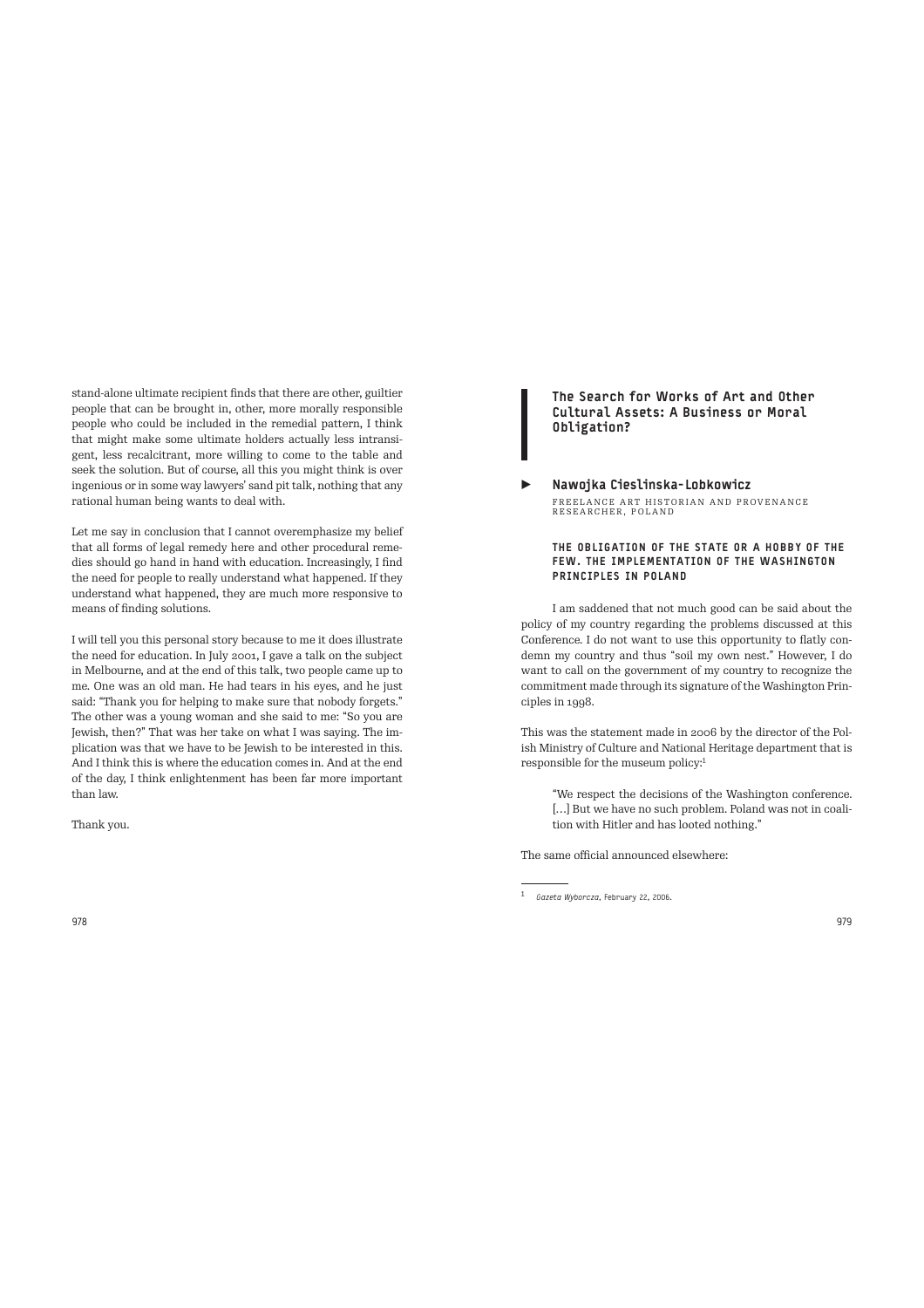"The so-called problem of the Holocaust victims' property has to consider the fact that the victims of Nazi looting were both Jews and Poles, and that the looted objects did not end up in Polish collections."<sup>1</sup>

Those statements have never been retracted by the Polish Ministry of Culture and National Heritage.

In spite of this opinion, Polish museums and libraries may still contain quite a large number of objects lost by their owners as a result of the German occupation and the Holocaust. Some objects may have even been stored since the beginning of the war, when art owners deposited their collections or (especially the Jewish collectors) made fictitious gifs to public institutions while still hoping that they might eventually get their property back.

During the occupation, the closed Polish museums and libraries were often used by the Germans as repositories for valuable cultural goods looted from the Jews during their deportation to the ghettos, and later during the ghetto liquidations. Such was the situation, for example, in Warsaw, Krakow, Łódź, Poznań, and Lublin.

We know that just after the war, some objects that were rescued this way were returned, if their prewar owners claimed them. But we cannot be sure if restitutions were consistently practiced. Moreover, a great majority of the confiscated objects was stored without any indication of to whom it belonged. All other goods found throughout the liberated Polish territories in warehouses, offices and apartments left by the fleeing Germans, if unidentified, were routinely classified as abandoned property, which, according to the 1945 and 1946 state decrees, became property of the Polish State. In the former German territories gained by Poland as a result of the Potsdam Conference of 1945, practically all abandoned property was considered to have been abandoned by the Germans and was nationalized. That also included property confiscated by the Nazis from the German Jews.

Many art objects looted by the Germans or stolen or appropriated by the local populations became part of the public collections afer the war. They were purchased from individuals or antique shops that were set up during the occupation years or shortly after the war, often selling objects from unknown or fictional sources.

Afer 1950, when the art trade was nationalized, provenance standards did not improve; in fact, the tendency to falsify provenance documents increased. This enabled the black market to blossom, and the smuggling of art abroad became commonplace. Since 1989, the displaced art works, especially polonica "privately" looted by Nazi functionaries or by German soldiers or smuggled after the war, have been returning to the Polish art market. Usually, their prewar owners and their whereabouts during the war years are not mentioned.

This sizeable segment of the contemporary Polish art trade which sometimes deals with the sudden appearance of highclass objects deemed lost during the previous decades helps to enrich the museum collections directly through purchases (rare because of the limited financial resources that public cultural institutions have at their disposal), or indirectly through deposits and gifs. I should also mention the completely forgotten category of artworks that found their way into the country's museums

<sup>1</sup>*Muzealnictwo*, 2005, vol. 46, p. 168.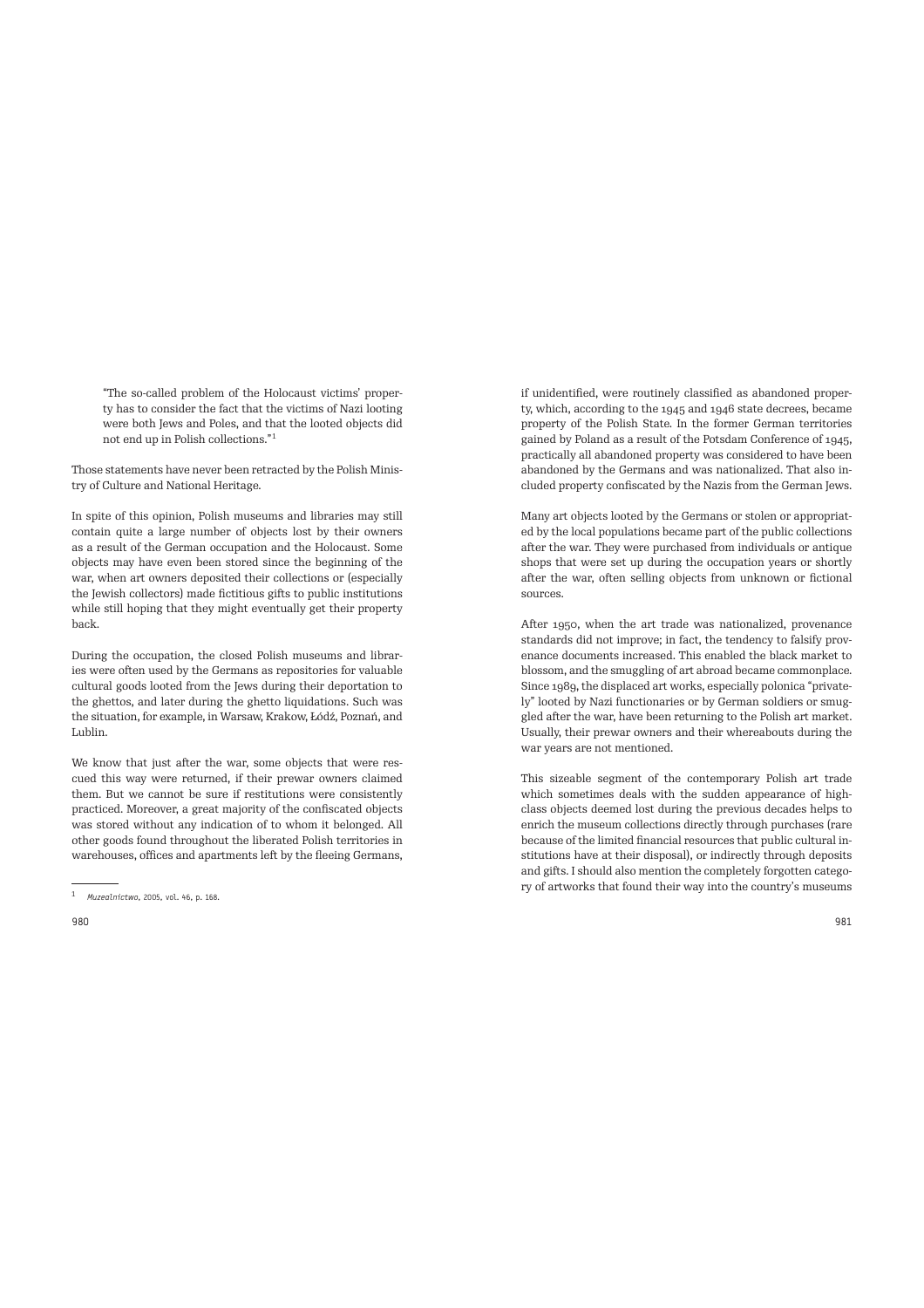following the postwar emigration waves of the remaining Polish Jewry. These objects, although luckily rescued from the Holocaust, could not be legally taken out of the country because of official restrictions on cultural goods, and thus were bought from their emigrating owners at prices much lower than their market value.

For almost 20 years, the Ministry of Culture and National Heritage has been gathering documentation on the Polish cultural losses during the Second World War. Some data gathered by the Ministry has been published in books and online; plans exist to publish more information. This documentation mainly deals with the losses of the state and communal collections and a few well-known private collections that were owned by the aristocracy. Only these collections customarily (though not always) would have been registered or documented in some way before the war. Other private collections had not been catalogued, and their documentation would be fragmentary and dispersed or altogether lost.

The example of the 1932 exhibition of paintings by the Polish-Jewish artist Maurycy Gottlieb, which showed over seventy canvases from private Jewish collections whose owners were mentioned by name should suffice. Catalogues dating from the nineteen thirties of the exhibitions of famous Polish painters such as Jacek Malczewski, Józef Mehoffer, Leon Wyczółkowski or Teodor Axentowicz prove that a great number of their canvases had been owned by well-known Jewish collectors rather than persons who wished not to disclose their names.

Nevertheless, relatively few of these owners' names are mentioned in the published documentation of war losses. Maybe that is because, as written in 1977 in a confidential letter by the director of the Ministry Museums Department, this would necessitate earlier "research in the museums, which had gotten some objects as a result of restitution or purchase."

It is understandable that during the first decades afer the fall of communism in 1989, the Polish Ministries of Culture and of Foreign Affairs, as well as public cultural institutions, concentrated on documenting and listing the war losses suffered by the country in general. The purpose of creating these lists was to use them during the state's restitution negotiations with Germany, Russia, and the Ukraine concerning those Polish cultural goods, which, as a result of the war, were found within the current territories of these countries.

But in 2000, the Polish delegation to the Forum on Holocaust-Era Looted Cultural Assets in Vilnius declared the decision to undertake provenance research in our museums which:

"… will be closed with the list of works of art and other cultural properties, which have been saved during the war in the museums, but have been previously lost by the Holocaust victims resulting from obvious lawlessness. Every identified work of art of such provenance will be made public in order to undertake further steps according to the Washington principles adequate to the circumstances of the given case."<sup>1</sup>

A special inter-ministerial commission was created for the coordination and monitoring of these actions; cooperation with Jewish congregations in Poland was planned for the future.

 $1$  Deputy Minister of Culture and National Heritage, was published at http:// vilniusforum.lt/proceedings. The website is no longer available (editor's note).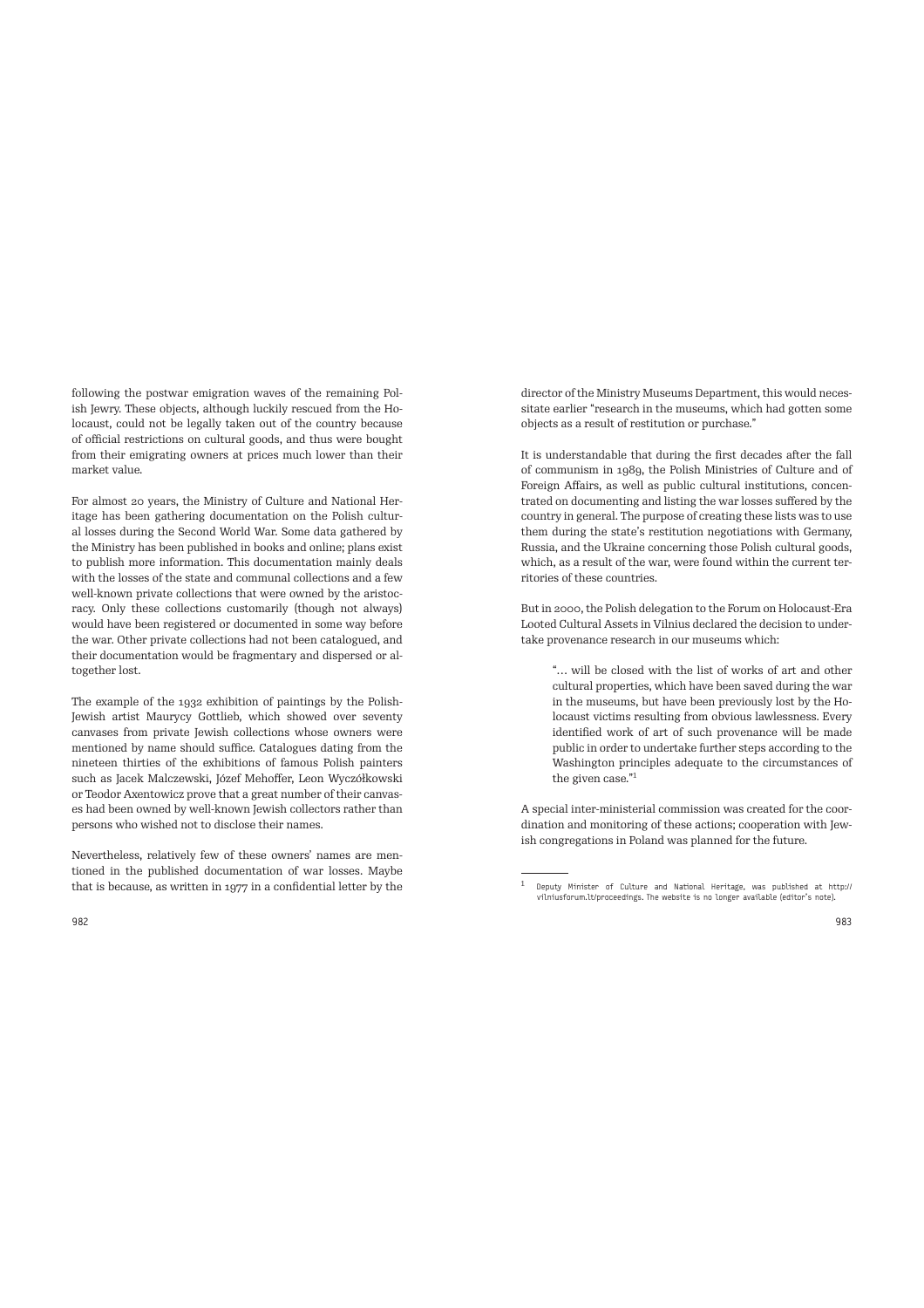All of this turned out to be nothing more than a bureaucratic and political ephemera, with no concrete results.

In practice, the Washington Principles have been used by the state authorities exclusively for the wholly legitimate goal of reclaiming cultural goods that, as a result of the Second World War, had been displaced outside the current borders of Poland. Thanks to the spirit, as well as the letter of the Principles, restitution was accomplished for a number of art objects belonging to prewar Polish museums and private collections, which afer the war had been bought in good faith by American museums and private collectors in the USA and Great Britain, or objects that were withdrawn from foreign auctions.<sup>1</sup>

In this context, it is worth mentioning four cases of restitution of Jewish-owned cultural goods that involved Polish authorities.

The first two cases concern countries abroad.

The first one was the return in 2004 of forty Hebrew manuscripts and incunabula from the legendary collection of Leon Vita Saraval (1771–1851).

Since 1854 and up to the beginning of 1939, the collection had been owned by the library of the *Jüdisch-Teologisches Seminar* in Breslau. The whole 20,000-volume library of that school was confiscated by the Gestapo and was transported to the *Reichssicherheitshauptamt* in Berlin. Then, in 1943, to protect it from possible bombardment, the library was moved to the territory of the Czech and Moravian Protectorate. Because of this route, the most valuable pieces of the Saraval collection ended up afer the

war in the Czech National Library in Prague. The Commission for Art Recovery initiated the request to the Czech authorities to return these objects to the Jewish congregation in Wroclaw (former Breslau), and the Polish Ministry of Foreign Affairs conducted the negotiations. The Polish-Czechoslovak agreement of 1946 that bound both countries to mutual restitution proved to be ineffective in this case, because it did [Archival data in author's possession] not take into account the territories gained by Poland as a result of the Potsdam Conference such as Lower Silesia, to which Wroclaw belongs. Thus the restitution of the Saraval Judaica became possible only as a result of the Washington Principles, to which the Czech party agreed.

The second restitution case concerns the  $17<sup>th</sup>$  century painting by Pieter de Grebber, which appeared at a London Christie's auction in 2006. The Art Loss Register identified this painting in the catalogue of Polish war losses and duly informed the auction house and the Polish Embassy in London. The Polish Foreign Affairs Ministry intervened and requested the return of the painting to Poland.

It was then that Polish diplomats in the USA informed Warsaw that the painting's owner's heirs are living in Philadelphia; the owner was a well-known prewar antiquarian from Warsaw, Abe Gutnajer, who had been murdered in the ghetto there in 1942. As a result, the Polish authorities decided to help the heirs disinterestedly. The matter was finalized in 2008 by an agreement between the current proprietor of the painting and Gutnajer's heirs. This was "the first case in which our Foreign Affairs Ministry acted for restitution on behalf of rightful heirs, who happen not to be Polish citizens."<sup>2</sup>

 $1$  See the website of the Polish Ministry of Foreign Affairs at http://www.msz.gov.pl.

<sup>2</sup>*Gazeta Wyborcza*, April 24, 2008.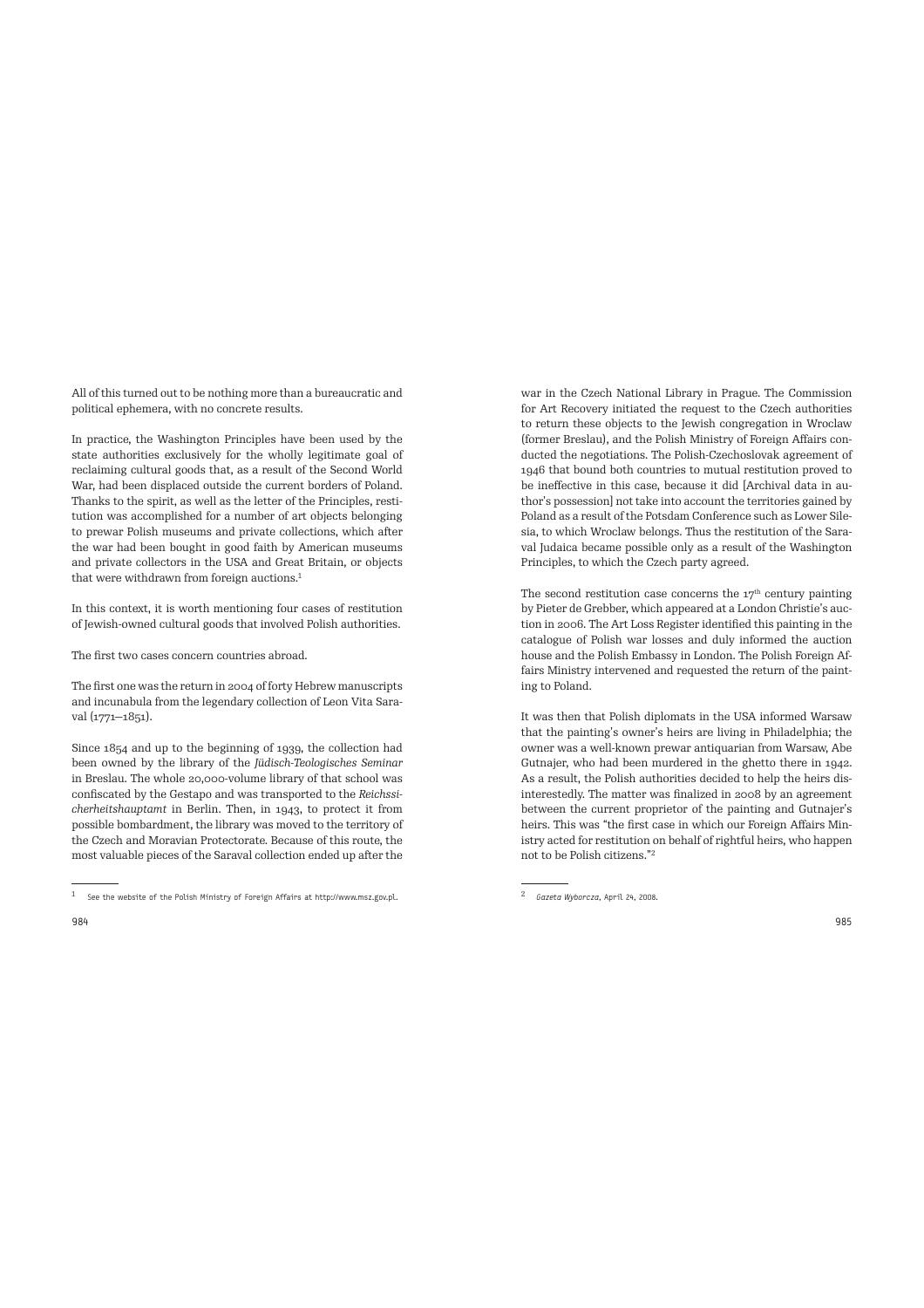Furthermore, to this day, the painting is mentioned on the Foreign Affairs Ministry's internet page as one of the objects restituted to Poland.

Two inland cases were solved in a different way.

The first case concerns the liturgical objects that were looted by the Germans from Warsaw's synagogues and survived in the storage of the capital's National Museum, which was closed during the occupation. Afer the war, these objects were registered in the Museum's inventory. The Association of Jewish Religious Congregations of the Polish Republic, according to the law of February 27, 1997 concerning the state's relation to Jewish congregations, claimed the restitution of these Judaica to the only synagogue currently existing in Warsaw.

The Museum returned the objects, but only as a long-term loan, and kept them on its inventory list. The basic argument against restitution was that in spite of the very high probability that these objects had been the property of the Warsaw congregation, it was impossible to be completely sure, because the objects were produced in series and thus were not unique.

Now to the last case of restitution. Goustave Courbet's painting *Landscape Around Ornans* was mistakenly restituted to Poland by the Americans in 1946, from Fishhorn in Austria, as part of a group of paintings that had been looted by Germans from the Warsaw's National Museum. The Courbet had been part of the Budapest collection of Baron Herzog, which was confiscated by the Nazis in 1944. In 2001, the Warsaw Museum received a claim to return this painting to Herzog's heir, an American citizen. The Museum director finally decided to return the painting. But the Ministry of Culture refused to grant an export license. It refused

the heir's entitlement to the painting and voided the return. The Courbet remains in Warsaw's National Museum as its legal property to this day.

There are a few other restitution claims concerning several paintings and drawings of Old Masters and German painters in the Polish public collections. These are the claims of the heirs of German Jews from Breslau (Wrocław): Max Silberberg, Carl Sachs, and Leon Smoschewer, addressed to the National Museums in Wrocław and Warsaw; and the claims of the heirs of the Dutch collector and art dealer Jacques Goudstikker and of the Jewish family Zoellner that was forced to emigrate from the German Reich, addressed to the National Museum in Gdańsk.

The possessions of these families were looted by the Nazis under various circumstances, and they included their private art collections. The heirs and their lawyers succeeded in reconstructing the documentation of these collections to a considerable degree. In cases of Silberbrerg's and Goudstikker's property, the museums in Germany, Holland and Israel restituted the paintings identified as originally belonging to the confiscated collections, although it was not their legal duty. Polish museum directors, lacking political support or guidelines from the authorities, ignored or rejected the claims on the basis of Polish law.

The Jewish Historical Institute in Warsaw also rejected the claim to return two paintings by Ralf Immergluck, a Jewish artist from Krakow, who perished in the Holocaust. The claim was submitted by the artist's family. In this case, the decisive argument for the refusal was insufficient proof of ownership, even though the painting had been purchased soon after the war in a Krakow antique shop, without any provenance data.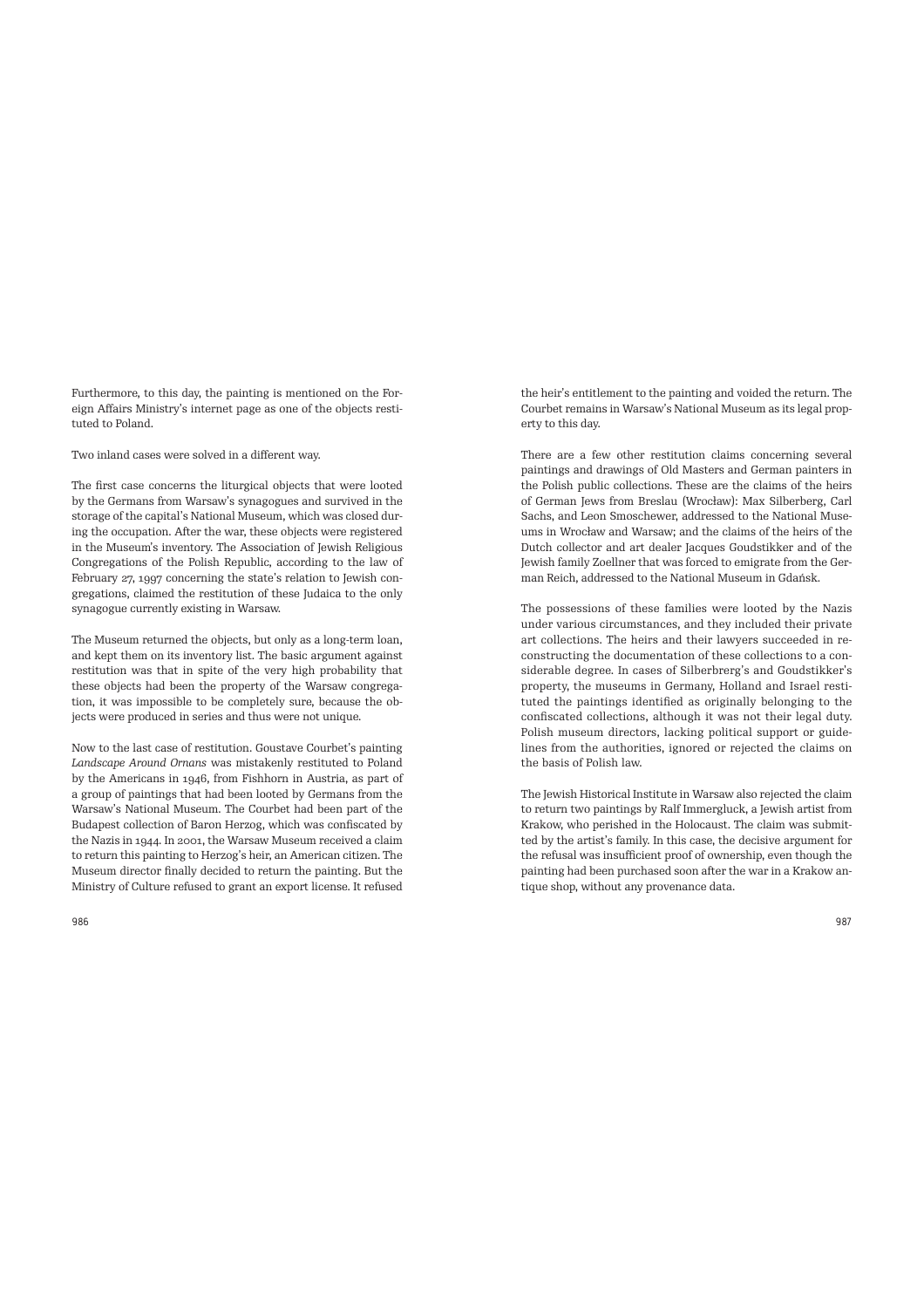The Ministry of Culture and National Heritage was unable to provide me with answers as to the number of claims made in recent years by owners' heirs. As the Ministry stated in a letter addressed to me on June 4, 2009:

"The claims for return of specific objects are submitted directly to the interested institutions that, according to prevailing laws, are sole managers of their collections. Therefore, the ministry does not have the possibility to conduct statistics of this type. This does not mean that restitutions were not conducted."

Knowing that without the consent of the Minister of Culture no director of a public museum can remove items from the inventory of his collection, we can presume that during the last years not a single object from Polish museums has been restituted to the heirs of Jewish owners.

The slowness of the authorities and cultural institutions in verifying the provenance of public art collections, accompanied by lack of transparency, has caused some independent initiatives to arise.

In the years 2002—2006, the Stefan Batory Foundation organized a series of international and national conferences, seminars and debates that were dedicated to the ownership, restitution and re-privatization of cultural property, and involved interested professionals, representatives of Jewish communities and former owners, lawyers and journalists.

In 2002, the Museums' Commission of the Polish Art Historians' Association established the Forum for Displaced Works of Art. This Forum attempted to inform the professional community and media about the Washington Principles, and to promote cooperation among museums in the field of provenance research, to encourage open proceedings and to serve as an independent advisory body for the anticipated restitution claims.

The Polish ICOM requested the successive Ministers of Culture to create specific guidelines for the realization of the Washington Principles. It also directed attention to the need to regulate the ownership of collected items, as an act necessary for the legitimacy of the museums in Poland and abroad.

The Polish ICOM even conducted a statistical analysis of our museums' ownership status, which showed that a high percentage of items listed in the inventories as well as in the deposits were of unknown provenance. The majority of these items are not objects lost by owners during the German occupation. Unofficially, museum experts estimate that about one percent of all items in Polish collections were Jewish-owned.

All of the activities that I have described here were looked at by the authorities without much understanding. Supported by the media on a case-by-case basis, they had a limited effect. Careful provenance research of the museum items in the exhibition and (still seldom) collection — catalogues remains an achievement of a small number of individual researchers.

Fortunately, during the last decade great progress has been made in Poland in the research and understanding concerning Holocaust issues and the history of Polish—Jewish relations in general, especially during the occupation and the postwar periods. This progress is not just quantitative; this is a qualitative change concerning not just specialists but the general public as well.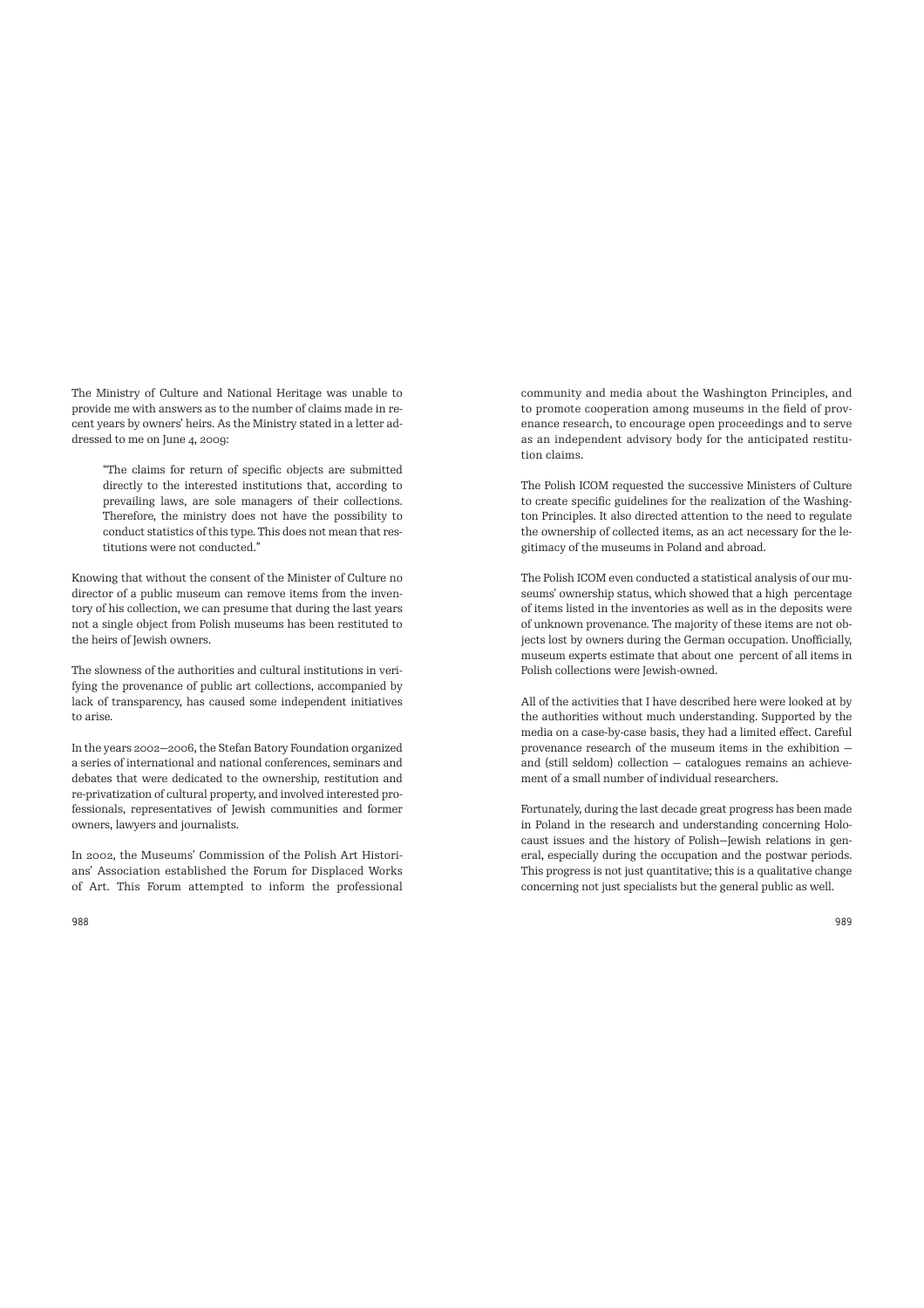No doubt the catalysts for this process were the two great public debates caused by the books by Jan T. Gross: *Neighbors* (2000) and *Fear* (published in Polish in 2008).

The uncovering of the 1941 Jedwabne crime and the description of postwar criminal anti-Semitic acts in Poland (resulting in unlawful appropriation of abandoned Jewish property by the Poles) caused a shock and opened the eyes of many. Thus museum specialists, librarians and archivists became willing to join the growing group of individuals who for years has been calling for the adoption of the Washington Principles. This group tried to stay informed about the restitution issues, to write and lecture on this subject, to continue the provenance research, to mediate between the parties, and to monitor the art market. More than that could not have been done by private means.

Various solutions that were used for restitution purposes in other countries can certainly prove useful in choosing an optimal formula for a concrete program of the Washington Principles' implementation in Poland. In my opinion, besides the involvement of a governmental agent and public cultural institutions, the necessary condition for a successful implementation would be the participation of the NGOs, representatives of the Jewish communities, independent experts, and trusted public figures. Another indispensable condition would be statutory transparency of procedures, open actions, and information on the results of the proceedings made accessible to the public. Independent consultants to the museum directors and to the Ministry of Culture should also advise in matters of restitution claims.

The specificity of the Polish restitution problems — the number of heirless victims of the Holocaust among Polish Jews, the lack of inventories of many prewar private collections, fragmentary and

dispersed documentation, illicit export of artworks, and the rules of the postwar art trade — demand the creation of a special team devoted to the provenance research of public collections. Such a team should include museum, library and archive collaborators, independent researchers, and, last but not least, those specialists who have spent years documenting Polish cultural losses.

Such a team would need full access to archives (this has not been the case until now) and to museum inventories. It should be a task of high priority to create an online archive of ownership signs and marks, and an online library of all documents, to help in identifying past owners and collections. An important aspect of the activity of such a team should be cooperation with foreign institutions and provenance researchers, as well as an attempt to gain understanding and cooperation of Polish auction houses. No less valuable would be contact with groups and persons who had emigrated from Poland before, during or afer the Second World War, and who could supply knowledge and traces regarding lost collections or their postwar tracking. This, incidentally, touches on the problem of the access to the documentation kept by international auction houses.

To sum up, the goal of provenance research is not just the restitution of objects to the owners' heirs, or another fair and just solution. To no lesser extent, the goal is also, afer decades of social amnesia, the restoration of memory of the prewar Jewish collectors and the fate of their collections. Museums, libraries, and archives that guard the common memory owe this not only to the heirs, but to their own mission, to the society they serve, and to the preservation of the historical memory of Polish Jewry.

Let me finish by making a gesture of returning two very modest but symbolic art objects to their owners.